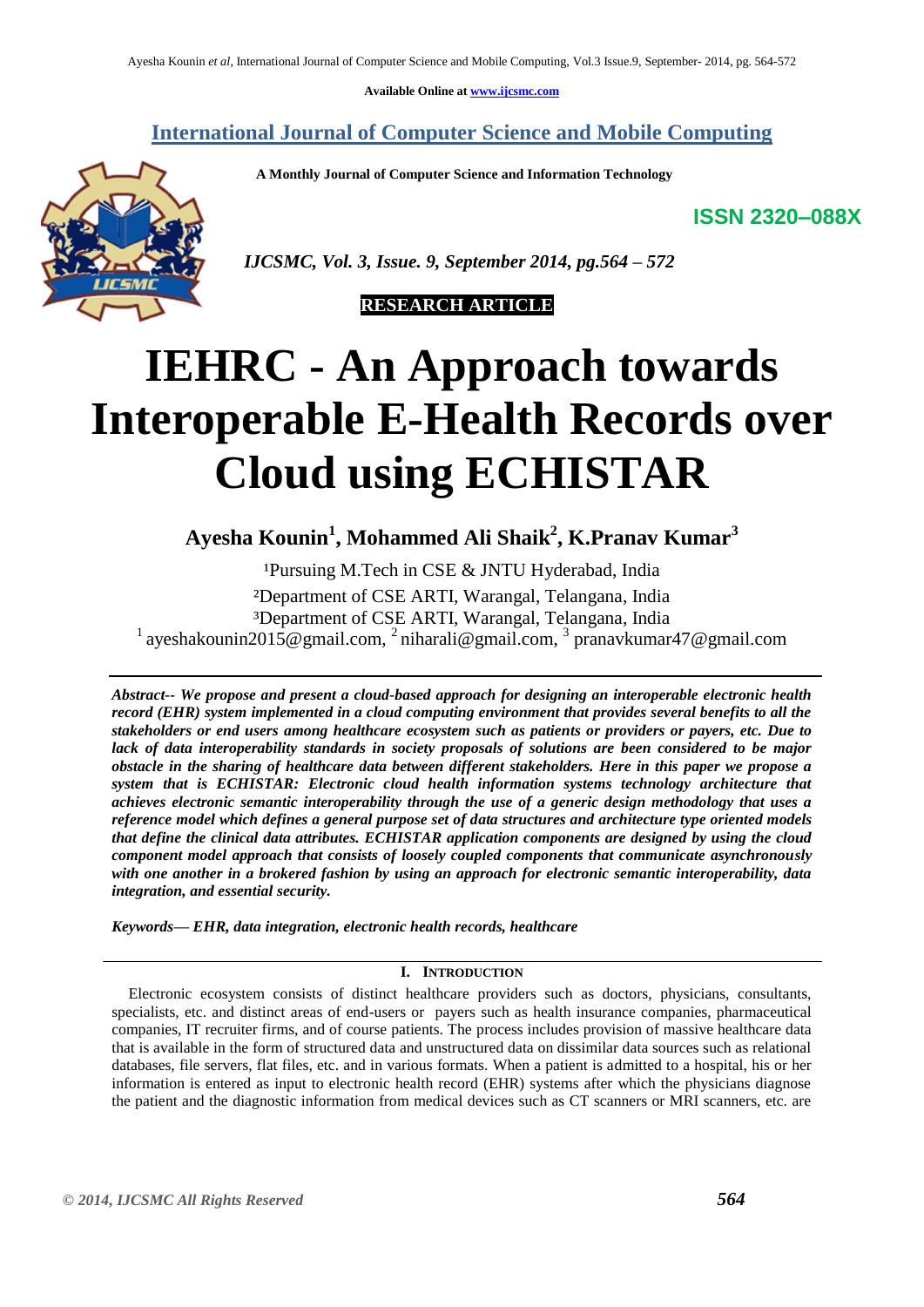stored in EHR systems. In this process of diagnosis doctors will retrieve the health information of patient and analyze it to diagnose and cure the illness in this process a doctor can take expert advice by sharing the case information with consulting specialists.



**Public/Private Cloud** 

Fig. 1 Cloud computing environment applied for IEHRC.

In the present nurturing trend of cloud computing the environment provides several benefits to all the stakeholders or end users in the healthcare ecosystem by providing electronic health information management system, electronic laboratory information system, electronic radiology information system, electronic pharmacy information system, etc.

With public cloud based EHR systems hospitals do not need to spend a significant portion of their budgets on purchasing or maintenance of IT infrastructure since public cloud service providers provide on-demand provisioning of hardware and software resources with pay-per-use pricing models by which hospitals can save on upfront capital investments in hardware and data center infrastructure by using public cloud-based EHR systems and pay only for the operational expenses of the cloud resources used by them when required.

Hospitals can access patient data stored in public or private cloud and share the data with other hospitals when a doctor wants to view patient history or biological relatives history only after the patient provides access to his or here information stored in the cloud using SaaS applications to hospitals so that the process of admissions, care, and discharge processes can be streamlined.

Physicians can upload diagnostic reports, prescription to the cloud with an intention of accessing such information by doctors remotely for diagnosing the illness in the proposed system we have provided a provision where a patient can manage his or her prescriptions and associated information such as dosage, quantity, and frequency, and provide this information to their healthcare provider due to which health payers can increase the effectiveness of their care management programs by providing value added services and giving access to health information to members.

#### **II. RELATED WORK**

The Rajiv Aarogyasri Health Insurance Scheme (RAHIS), Quality Medicare For All[1] is a information systems that is the largest single medical system in Andhra Pradesh and Telengana states of India that caters to a quarter of the nation's below poverty line population as shown in the below Fig.. This scheme helps people belongs to BPL families means the group of individuals as indicated in ,Health Card or ,White ration card (BPL card) and the maximum sum insured per family is Rs.1,50,000.00, where this benefit can be availed by an individual or family and a buffer amount of Rs. 50000.00 is also provided for the needy as a buffer amount.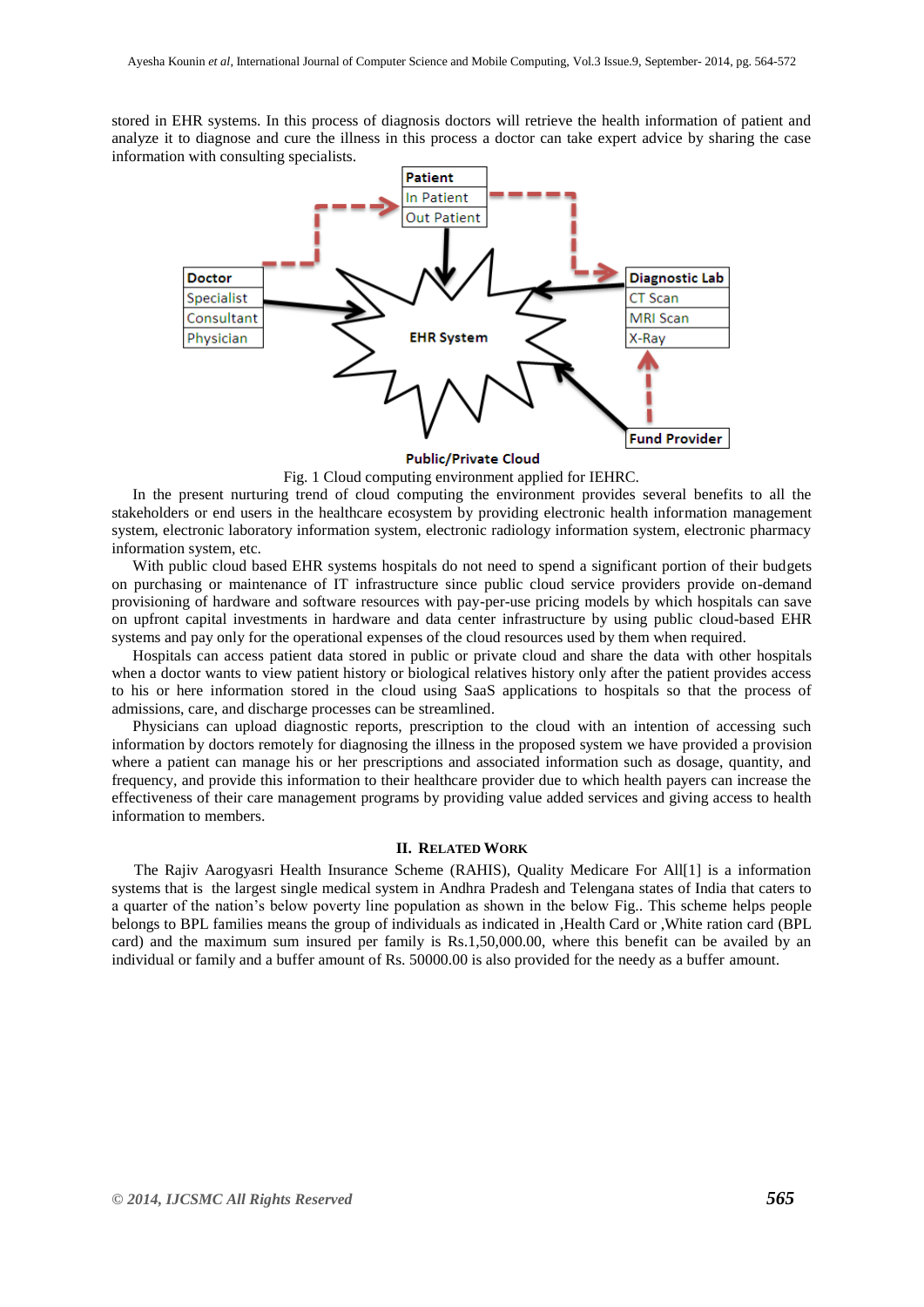

Fig. 3 ECHISTAR implementation on RAHIS.

RAHIS program is designed such that it brings awareness among the rural masses about the diseases they are possessing and provides free medical advice and medicines to the rural people, around 47.45 Lakh people have been screened at their door step by specialist doctors of various network hospitals at 28,008 Health Camps and around 2,97,547 Patients referred from Health Camps to network hospitals 340 network hospitals which are conducting around 984 camps in a month across Telengana and Andhra Pradesh states. The main emphasis is on the Tribal and Backward areas. The working process or RAHIS is depicted in Fig 3.

RAHIS is not a single application, but a collection over 180 application packages/modules.

Traditional EHR systems are based on client– server architectures. The RAHIS front end comprises of applications such as ADT, pharmacy, radiology, etc. The applications communicate with the server through a remote procedure calls (RPC) broker. RAHIS server comprises of RPC Broker, Kernel/Tools (such as TaskMan, package manager, FileMan-provides APIs and utility functions and an object based database management system where each application module generates at least one global data file and contains clinical, administrative, and computer infrastructure related information.

The main underlying technology of most of RAHIS applications is both a procedural programming language and a hierarchical or multidimensional key value database. RAHIS is implemented in two phases phase-I and phase-II.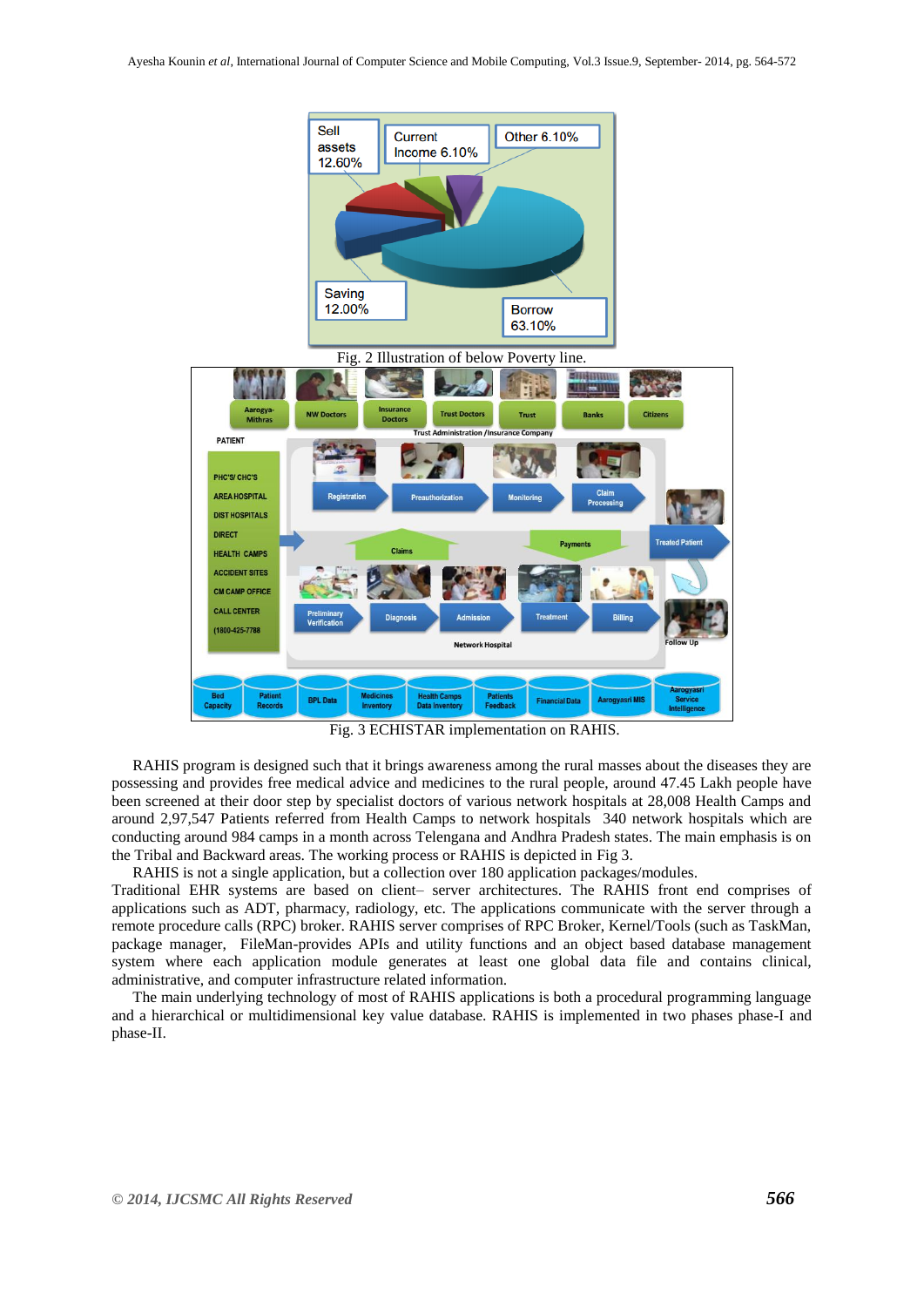

Fig. 4 Technology stacks of RAHIS Phase-I, RAHIS Phase-II, and the proposed ECHISTAR system. Both RAHIS are client–server systems, whereas ECHISTAR is a cloud-based system.

ECHISTAR uses the cloud component model approach for application design described in our previous work for the design of mobile applications that can utilize the capabilities of the next generation of cellular networks.

## **III.MOTIVATION**

In this section, we describe the motivation for EHR based on cloud computing.

## A. *Design Methodologies*

Traditional EHR systems have been designed using the methodologies described as follows [3].

*1) Unstructured approach:* This approach consists of unstructured data.

*2) Big model approach:* This approach consists of structured data. A separate table is maintained for each clinical concept leading to a large number of tables.

*3) Generic approach:* This approach allows a wide variety of data to be stored in generic data structures. A constraint mechanism is used to ensure that the stored data are valid in terms of the clinical domain.

RAHIS Phase-II follows the big model approach where each application module generates at least one global data file that is stored in the MUMPS database. ECHISTAR follows the generic approach where a reference model defines the general purpose set of data structures and the archetype model defines the clinical data attributes.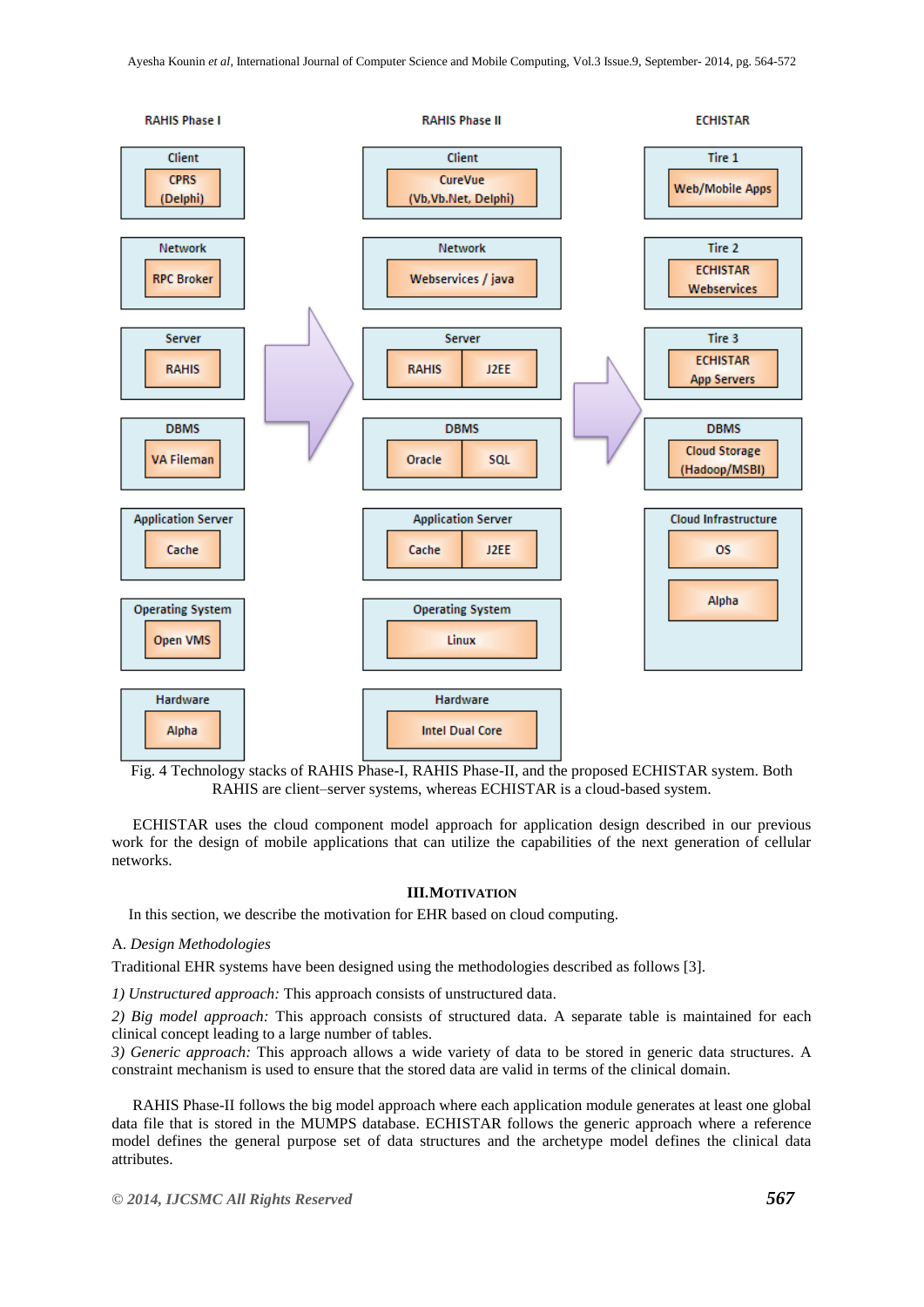

Fig. 5 Architecture of proposed ECHISTAR

#### *B. Data Interoperability*

The main two challenges faced by traditional HER system is data integration and interoperability which use different and often conflicting technical and semantic standards that leads to data integration and interoperability problems by using different languages, and different technology generations by finding the consequence is that EHR systems that are fragmented and unable to exchange data.

Acquiring medical data from different sources requires a higher level of data interoperability where most of the medical information systems store clinical information about patients in proprietary formats where as in interoperable EHR system will contribute to more effective and efficient patient care by facilitating the retrieval and processing of clinical information about a patient from different sites.

#### *C. Loose Coupling*

ECHISTAR adopts the cloud component model approach along with the software engineering best practices such as loose coupling between various application components in which the cloud component model approach is adopted instead of hard-wired links or the components interface that clearly specifies functional and service boundaries by relying on use of API interfaces and web services interfaces.

# **IV.PROPOSED SYSTEM**

The Fig. 5 shows the layered architecture of the proposed ECHISTAR system where the infrastructure services layer consists of various cloud instances such as load balancers, application servers, Hadoop master, and slave nodes on which ECHISTAR is deployed.

The information services layer also consists of a data integration engine which allows integration of data from multiple disparate data sources into the cloud model for data storage with clinical concepts and the data governance module where the application services layer provides various services such as EHR service, demographic service, archetype service, and terminology service.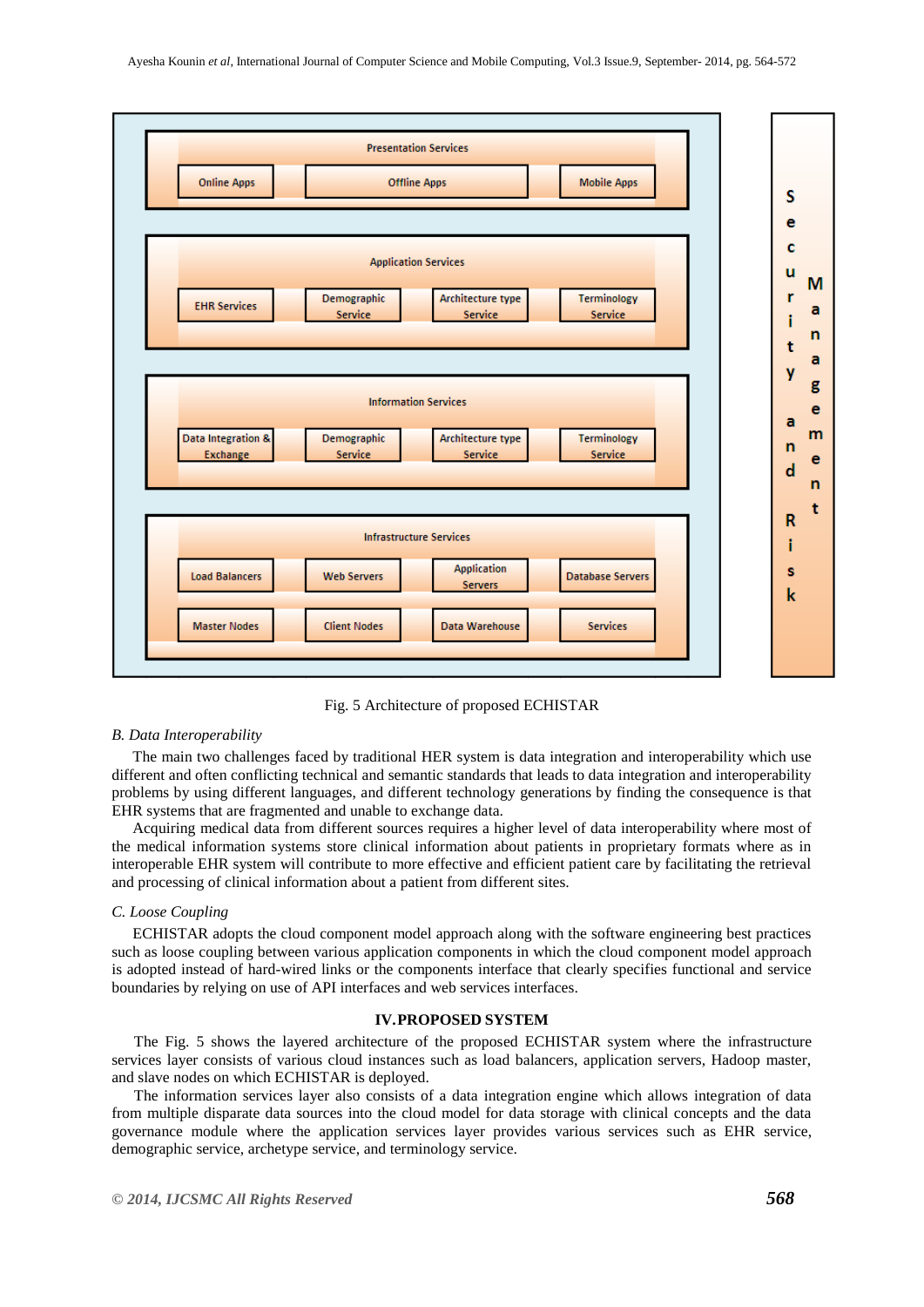ECHISTAR achieves semantic interoperability by using a two-level modeling approach that makes the system more robust by separating data from clinical knowledge by using data storage model and an architectural model where data storage model defines entities for data storage and represents the semantics of storing data and architectural model defines the clinical concepts by representing domain-level structures and constraints on the generic data structures defined by the data storage model which contains a header section that includes the architecture type metadata, definition section contains the modeled clinical concept, and ontology section describes the entities defined in the definition section, here architecture types are separate from the data and are stored in a separate repository and are deployed at runtime using templates that specify groups of records of all vital signs of a patient such as blood pressure, pulse, etc.

The proposed data integration engine is designed based on technologies such as Hadoop and MSBI (Microsoft Business Intelligence) frameworks where the data integration engine converts EHR data from different sources to flat files which are stored in HDFS distributed storage. A MapReduce-based bulk loader loads data from the flat files into MSBI and into Hive which is a data warehouse system for Hadoop that facilitates easy data queries and the analysis of large data sets stored in Hadoop compatible file systems by using Java APIs or the SQL-like query language provided by Hive called HQL.

ECHISTAR supports distributed querying of healthcare data using hQuery open source framework since the EHR system can handle massive amount of data while meeting the performance requirements as it maintains separate MSBI tables for EHR data and demographic or identity data which provides additional security as the EHR data alone provides no information on the identity of the patient it belongs to.



Fig. 6 Architecture of ECHISTAR's data integration

ECHISTAR's data integration engine is built on the Mirth Connect open source integration engine and the FM Projection toolkit which integrates EHR data with RAHIS phase I and RAHIS phase II by viewing standard database queries and reporting tools that allows hooking up any tool that knows JDBC or ODBC to tie up with the mysql database. In the process of integration a source connector connects to an external system is conFig.d against data sources then a metadata lookup is performed to discover the semantics of data elements in the source file then ECHISTAR maintains metadata repositories for all the data types supported and type casted by the data integration engine and generates an intermediate XML file which has all the data elements related to source file along with the annotations.

Metadata lookup is performed to discover the semantics of data elements in the source file a ECHISTAR maintains metadata repositories for all the data types supported by the data integration engine since the lookup process is data driven and produces an intermediate XML file which has all the data elements in the source file along with the annotations and bugs which are obtained by a metadata repository of the source format.

The biggest obstacle in the area of cloud computing is security and privacy issues of healthcare data stored in the cloud is outsourcing in nature where a third party will do the job for us without knowing what it is by protecting once individual health information. ECHISTAR adopts single sign on (SSO) for the process of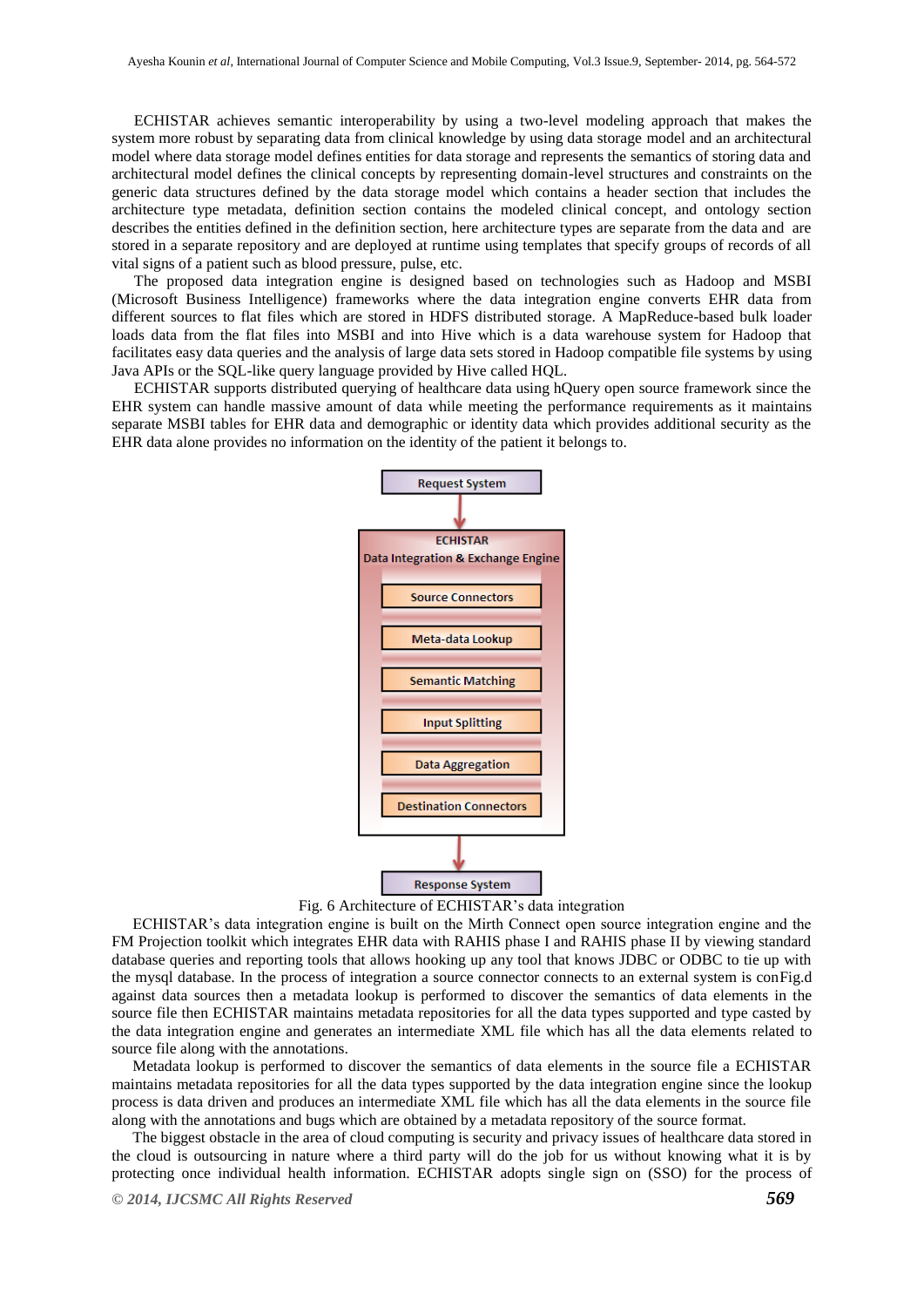authentication by enabling users to access multiple applications after signing in only once by which the identity is recognized for the rest of time, when a user tries to access ECHISTAR a request is generated and user is redirected to the identity provider where the request is parsed and authenticated by providing a SSL encryption when transmitting assertions and messages by using digital signature mechanism to prevent replay attacks.

ECHISTER provides an open standard for authorization that allows resource owners to share their private data stored on one site with another site without handing out the credentials. Here an application requests access to resources which are further granted permission to access the resources in the form of token and matching shared-secrets, these tokens are created and issued with a restricted scope and limited lifetime by a cloud owner and later revoked independently, here a system administrator grants permissions and access control policies that are stored in the user roles and data access policies databases. A Role-based access control framework will grant access permissions to healthcare data for all types of users based on the assigned roles and data access policies.

Identity management services consistent of various methods for identifying users and maintaining associated identity attributes for the users across multiple organizations in the proposed application ECHISTAR implements on 256-bit Advanced Encryption Standard (AES-256) which is a data encryption standard for message encryption algorithms. ECHISTAR data is stored in HBase and first encrypted with AES-256 encryption and then inserted into HBase.

Data integrity ensures that the data is not altered in an unauthorized manner after it is created or transmitted or stored, ECHISTAR uses message authentication codes (MAC) to detect both accidental and deliberate modifications in the data by providing cryptographic checksum over data for provision of assurance that the data is not altered or changed.

HIPAA/HITECH are used as regulations that requires log data on the accesses to PHI for maintenance of accountability purposes it also facilitates logs which maintains all read and write accesses to patient health records which maintains all information such as when a token is accessed or actions performed on token and whether a exception is raised, if raised what is the exception description.

#### **V. EXECUTION AND RESULTS**

We deployed ECHISTAR on the PHP cloud infrastructure where the tier-1 consists of web servers and android app for load balancing then tier-2 consists of application server Apachi and tier-3 consists of a cloudbased distributed batch processing infrastructure such as Hadoop and MSBI, the main data base implementation is done on HBase which is used as a database layer and is a distributed non-relational column oriented database that runs on top of HDFS by providing fault-tolerant way of storing large quantities of sparse Aurogyasri data in the form of flat files and images.

For measuring the scalability of ECHISTAR many series of experiments have been conducted by us with very large data sets with almost 10,00,000 patient health records and the data sets for the experiments were generated synthetically by the algorithm and patient record data is used for experiments consisted of diagnosed problems, medications, vital signs, etc.

We have used Weka 3.6 Data mining tool to generate results and they are:



Fig. 7 Cluster analysis of ECHISTAR data.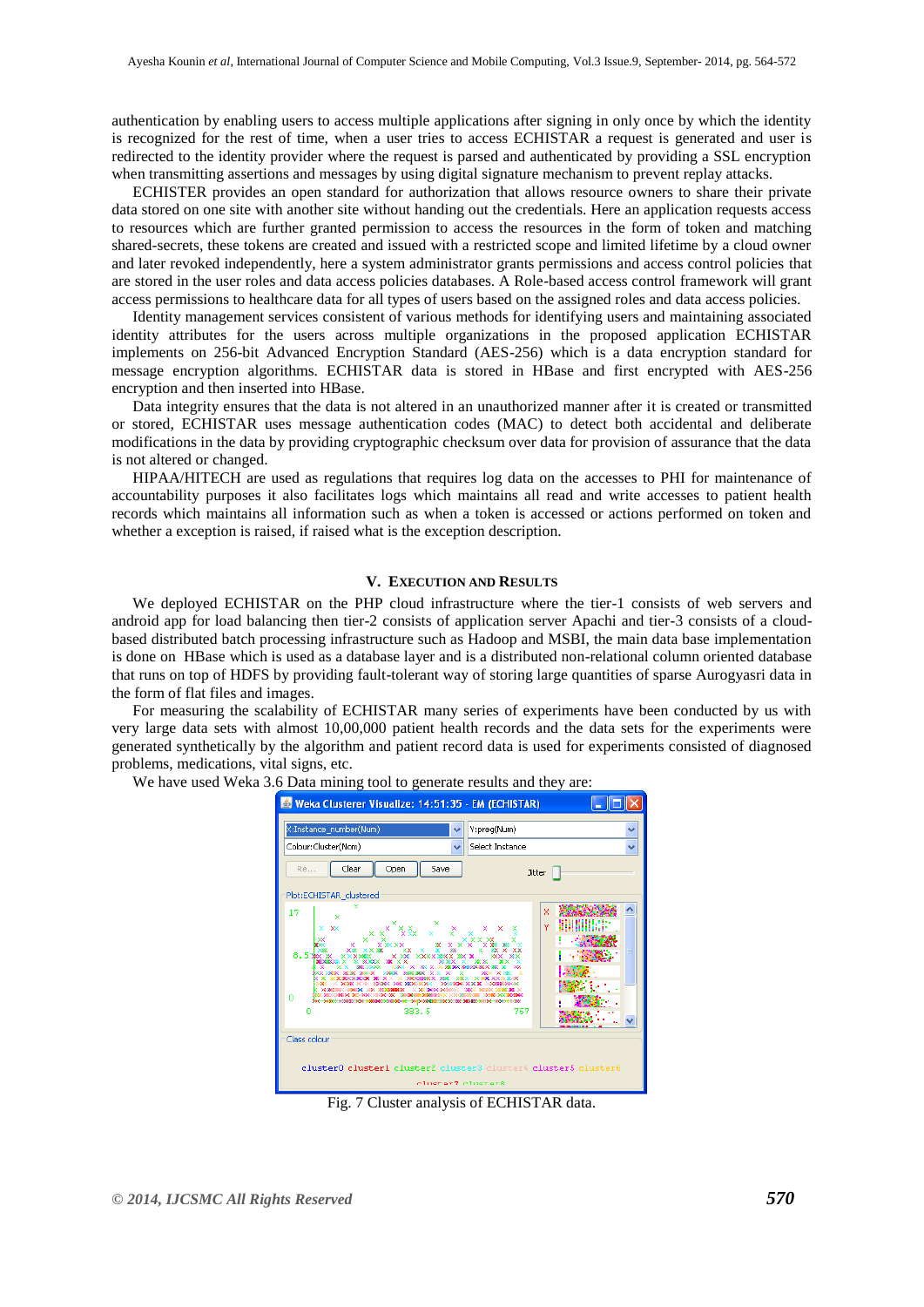| Weka Classifier Visualize: MarginCurve |                                |
|----------------------------------------|--------------------------------|
| X:Instance_number(Num)<br>v            | Ÿ<br>Y:Instance_number(Num)    |
| Colour:Current(Num)<br>$\checkmark$    | $\ddotmark$<br>Polyline        |
| Clear<br>Save<br>Reset<br>Open         | <b>Jitter</b>                  |
| Plot:MarginCurve                       |                                |
| 768                                    | <b>SAMARINA ACA</b><br>B<br>Ą  |
| 3841                                   |                                |
| n<br>384<br>n                          | 768<br>$\overline{\mathbf{v}}$ |
| Class colour                           |                                |
| $\overline{0}$                         | 0.5                            |

Fig. 8 Classification of ECHISTAR data.

And below is the output chunk generated on the data provided.

```
== Run information ==Scheme: weka.clusterers.EM -I 100 -N -1 -M 1.0E-6 -S 100
Relation: ECHISTAR
Instances:7680
Attributes:9
 Preg plas pres skin insu mass pedi age class
Test mode: evaluate on training data
== Model and evaluation on training set ==EM
==
Number of clusters selected by cross validation: 9
           Cluster
Attribute 0 1 2 3 4 5 6 7 8
           (0.03) (0.11) (0.13) (0.1) (0.25) (0.23) (0.12) (0.02) (0.02)
==================================================================== preg
 mean 3.9034 1.5715 7.5167 6.5193 1.6279 4.7407 2.3972 5.9978 3.2096
 std. dev. 3.1713 1.4802 3.2402 2.9664 1.2627 3.3012 1.9538 3.1802 4.1346
plas
 mean 103.0753 147.3413 141.0528 110.5914 99.9371 121.1021 122.4256 153.4527 140.4861
 std. dev. 16.6232 30.9517 35.7507 28.8575 21.1453 27.8133 21.8205 31.2459 24.373
pres
 mean 0.0049 73.1341 77.0567 76.8168 65.7426 74.1094 71.6251 83.0705 0.1514
 std. dev. 0.6221 14.421 10.5618 10.1902 10.2404 12.5058 12.08 9.7853 2.888
skin
 mean 0 34.2458 31.9466 30.5496 23.3558 0 33.1474 0.7417 3.9111
 std. dev. 15.9522 9.906 7.7691 12.0826 8.0542 15.9522 10.6131 2.2115 9.4715
insu
mean 0 182.3554 157.3839 48.7443 62.9186 0 162.3848 23.5146 0 1365
 std. dev. 115.244 158.2586 156.2192 57.6517 52.8202 115.244 116.7673 81.8094 4.3004
mass
 mean 18.561 37.3254 34.9624 31.7416 28.9775 31.0445 35.368 29.4171 36.6186
 std. dev. 13.8774 8.7732 5.5031 5.3704 5.9071 7.0182 6.2361 10.677 7.3488
pedi
 mean 0.3203 0.7262 0.613 0.3705 0.4119 0.3692 0.487 0.6999 0.4946
 std. dev. 0.2175 0.5354 0.3298 0.2068 0.2436 0.2321 0.2919 0.4798 0.2621
```